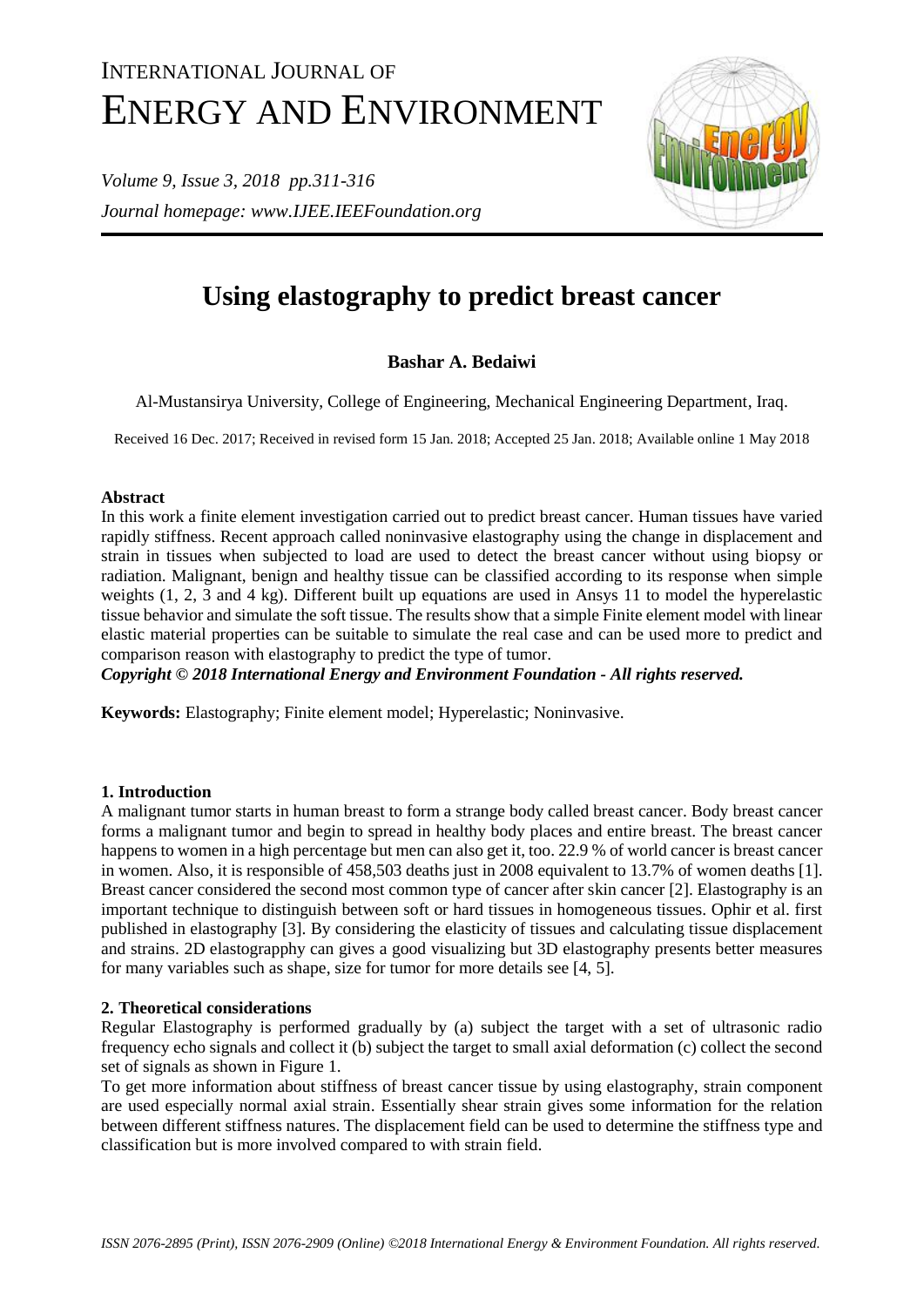

Figure 1. Ultrasound process for breast.

The field of strains can be define as follows [6],

$$
\varepsilon_1 = \frac{\varepsilon_y}{2} + \sqrt{\left(\frac{\varepsilon_y}{2}\right)^2 + \left(\frac{\gamma_{xy}}{2}\right)^2}
$$
\n
$$
\varepsilon_2 = \frac{\varepsilon_y}{2} + \sqrt{\left(\frac{\varepsilon_y}{2}\right)^2 + \left(\frac{\gamma_{xy}}{2}\right)^2}
$$
\n
$$
\gamma_{max} = \sqrt[2]{\left(\frac{\varepsilon_y}{2}\right)^2 + \left(\frac{\gamma_{xy}}{2}\right)^2}
$$
\n
$$
VM = \sqrt{\frac{3}{2}(\varepsilon_1^2 + \varepsilon_2^2) - \varepsilon_1 \varepsilon_2}
$$
\n(1)

where  $\varepsilon_y$ : the axial strain acts normally,  $\gamma_{xy}$  = refer to shear strain acts axially,  $\varepsilon_1$  = refers first principle strain,  $\varepsilon_2$  = refers second principle strain,  $\gamma$  = refers to maximum shear strain, VM==refers to Von Misses strain,  $\varepsilon_y = \frac{\partial v}{\partial y}$ ,  $\gamma_{xy} = \frac{\partial v}{\partial x}$  $\partial x$ 

The strain curve was graphed for each tissue type and recorded then may fitted using empirical equations for example equation 2 [6].

$$
\sigma = A(e^{mc}-1) \tag{2}
$$

where A and m are fitting constants and  $\sigma$  are the axial stress.

The following expression was derived for the relationship between sigma and strain difference,

$$
\frac{(\sigma + A_2)^{m_1}}{(\sigma + A_1)^{m_2}} = \frac{A_2^{m_1}}{A_1^{m_2}} e^{m2m_1(\Delta \varepsilon)}
$$
(3)

Or,

$$
\Delta \varepsilon = \frac{\mathrm{m}_1 \ln \left( \frac{\sigma}{\mathrm{A}_2} + 1 \right) - \mathrm{m}_2 \ln \left( \frac{\sigma}{\mathrm{A}_1} + 1 \right)}{\mathrm{m} 2 \mathrm{m} 1} \tag{4}
$$

where '1' refers to the tumor mass, and '2' refers to the healthy tissue. The last equation was used to plot the difference stress-strain' trends for breast tissue types.

#### **3. 3D elastography, phantom study (experimental approach)**

Elastography technique can be achieved by experiments a phantom study and done on artificial breast for example the phantom study (CIRS, Norfolk, Virginia, USA) as shown in Figure 2 to determine the best ultrasound and imaging variables.

312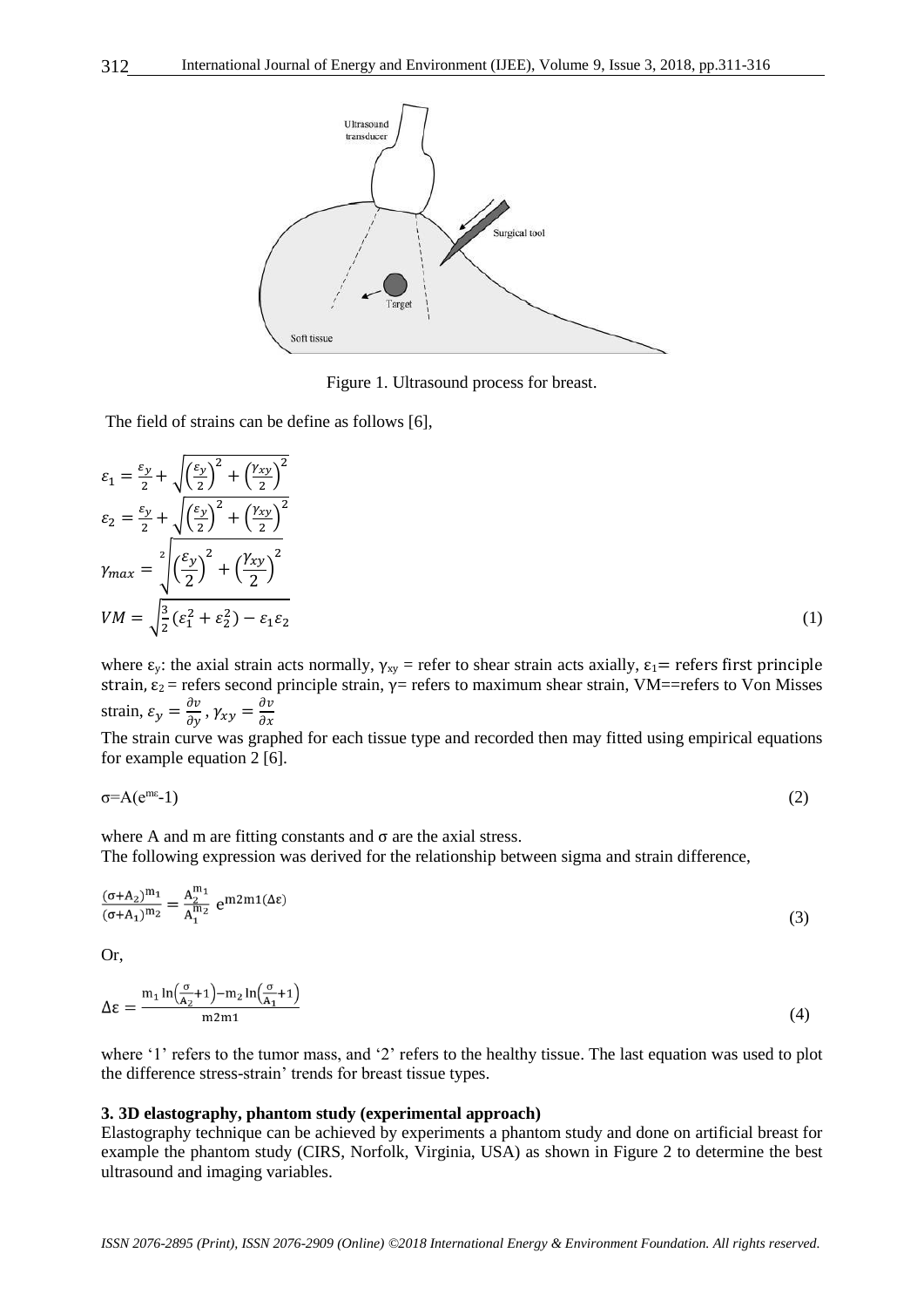Human body tissue modulus effected by strain increasing strain amount gives higher human tissue stiffness. Tumor with malignant specification have will have higher stiffness than benign case subjected to load. The classification method used with the following expressions Figure 3 [7, 8].





Figure 2. Phantom experimental study.



Figure 3. Approximated force strain curve used for classification.

#### **4. Finite element elastography model**

A finite element method with material nonlinear investigation was used to predict the type of tumor masses with elastography. For this purpose a finite element model with Quad 4 element are selected and a total of 2000 element, 4300 node used. A coupled degree of freedom must be applied to ensure the natural tissue phenomena as shown in Figure 4.



Figure 4. Finite element representative of the proposed model.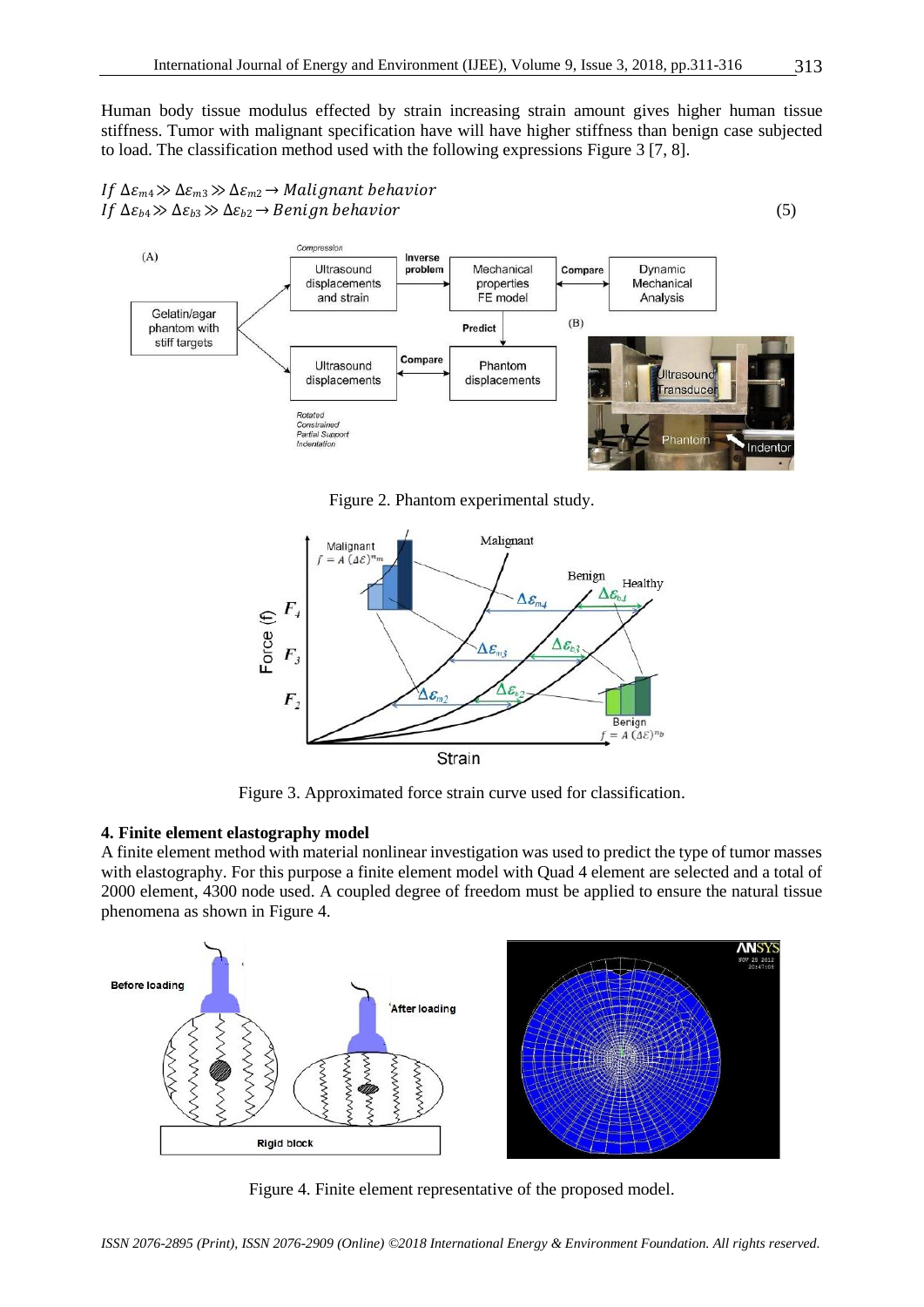# **5. Results and discussions**

A tumor case study was taken namely 1 cm and the breasts are 10 cm circular region. After mesh the specified region the load and boundary conditions are imposed. The ends or nodes and are assumed to be fixed boundary conditions. While the load is subject at the top of the model as 1, 2, 3 and four kgf respectively. These points are coupled to move together and simulate the real load subject. Different hyper elastic models are tested and assumed with different stress-strain curve. Experimental stress-strain curve are shown in Figure 5 [9]. Sample Ansys results for axial strain distribution in Ductal Carcinoma shown in Figure 6.

The results for finite element approach shown in Figure 7 shows that the healthy tissue tends to be more compressible than other tumor cases or having smaller stiffness magnitude.







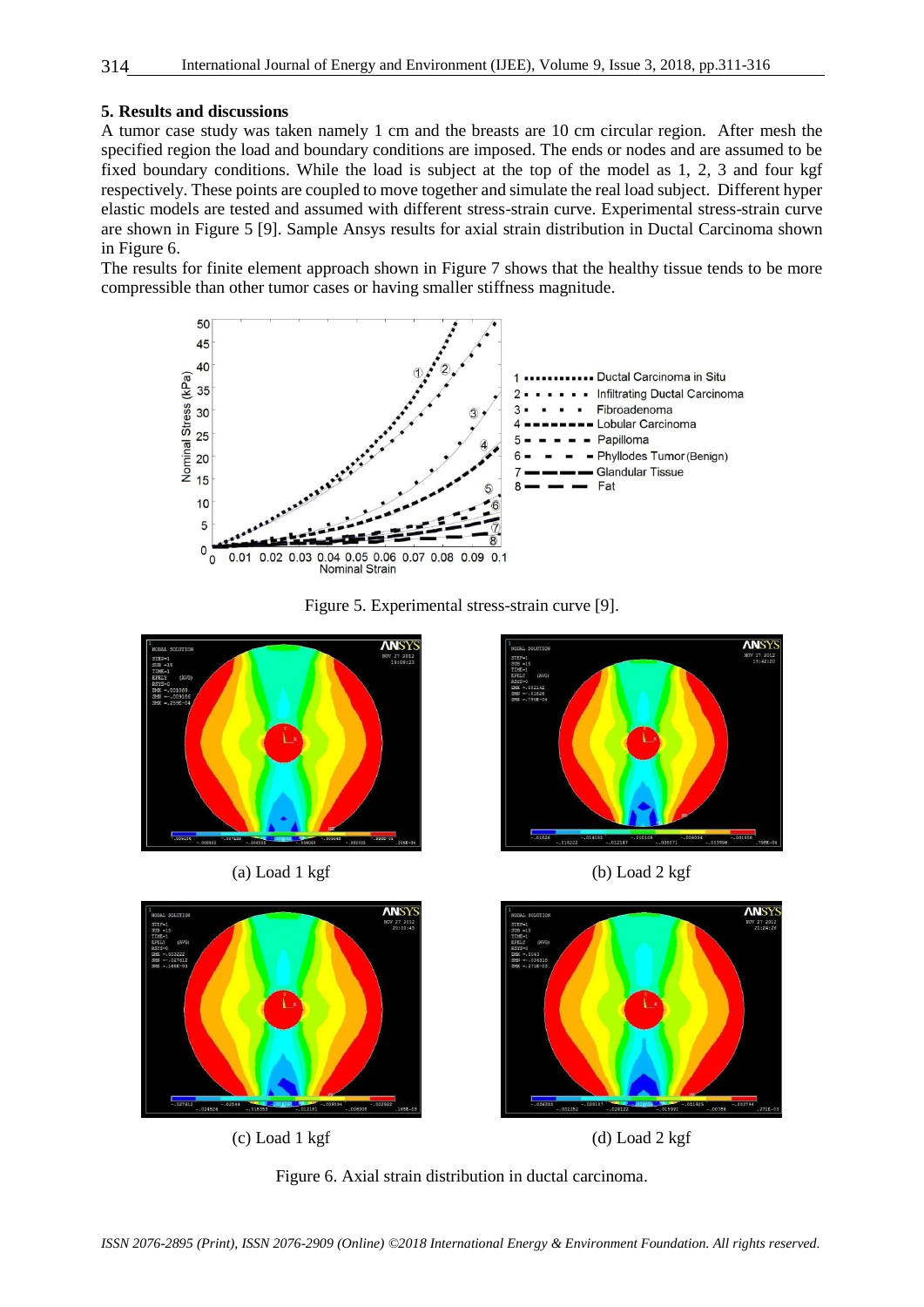

Figure 7. Axial strain for malignant, benign and healthy.

#### **6. Conclusion**

In this paper, we describe the elastography technique used to discover the breast cancer by stiffness variance.

A major conclusion may be drawn from this work:

- 1. Linear elastic models give good accuracy with respect to nonlinear models.
- 2. Finite element method is suitable for the comparison with the experimental phantom model.

#### **References**

- [1] Sarah H. Landis, Taylor Murray, Sherry Bolden, Phyllis A. Wingo 'Cancer statistics' A Cancer Journal for Clinicians, Volume 49, Issue 1, pp. 8-31, 1999.
- [2] Houssami N., S. J. Lord, S. Ciatto 'Breast cancer screening: emerging role of new imaging techniques as adjuncts to mammography' The Medical Journal of Australia, Vol. 190, No. 9, 2009.
- [3] [Ophir J.,](https://www.ncbi.nlm.nih.gov/pubmed/?term=Ophir%20J%5BAuthor%5D&cauthor=true&cauthor_uid=1858217) [Céspedes I.](https://www.ncbi.nlm.nih.gov/pubmed/?term=C%C3%A9spedes%20I%5BAuthor%5D&cauthor=true&cauthor_uid=1858217)[,](https://www.ncbi.nlm.nih.gov/pubmed/?term=Ponnekanti%20H%5BAuthor%5D&cauthor=true&cauthor_uid=1858217) [Ponnekanti H.,](https://www.ncbi.nlm.nih.gov/pubmed/?term=Ponnekanti%20H%5BAuthor%5D&cauthor=true&cauthor_uid=1858217) [Yazdi Y.,](https://www.ncbi.nlm.nih.gov/pubmed/?term=Yazdi%20Y%5BAuthor%5D&cauthor=true&cauthor_uid=1858217) [Li X.](https://www.ncbi.nlm.nih.gov/pubmed/?term=Li%20X%5BAuthor%5D&cauthor=true&cauthor_uid=1858217) 'Elastography: a quantitative method for imaging the elasticity of biological tissue' Ultrasonic Imaging, Vol. 13, No. 2, pp. 111-134, 1991.
- [4] Lubinski M., S.Y. Emelianov, and M [O'Donnell](http://ieeexplore.ieee.org/search/searchresult.jsp?searchWithin=%22Authors%22:.QT.M.%20O%27Donnell.QT.&newsearch=true) ['](http://ieeexplore.ieee.org/search/searchresult.jsp?searchWithin=%22Authors%22:.QT.M.%20O%27Donnell.QT.&newsearch=true)Adaptive strain estimation using retrospective processing [medical US elasticity imaging]' IEEE Transactions on Ultrasonics, Vol. 46, No. 1, 1999.
- [5] Patil A., C. Garson, J. Hossack '3D prostate elastography: algorithm, simulations, and experiment' Physics in Medicine and Biology, Vol. 52, Issue 12, 2007.
- [6] [Shyam Bharat,](https://www.ncbi.nlm.nih.gov/pubmed/?term=Bharat%20S%5BAuthor%5D&cauthor=true&cauthor_uid=18374467) [Ted G. Fisher,](https://www.ncbi.nlm.nih.gov/pubmed/?term=Fisher%20TG%5BAuthor%5D&cauthor=true&cauthor_uid=18374467) [Tomy Varghese,](https://www.ncbi.nlm.nih.gov/pubmed/?term=Varghese%20T%5BAuthor%5D&cauthor=true&cauthor_uid=18374467) [Timothy J. Hall,](https://www.ncbi.nlm.nih.gov/pubmed/?term=Hall%20TJ%5BAuthor%5D&cauthor=true&cauthor_uid=18374467) [Jingfeng Jiang,](https://www.ncbi.nlm.nih.gov/pubmed/?term=Jiang%20J%5BAuthor%5D&cauthor=true&cauthor_uid=18374467) [Ernest L. Madsen,](https://www.ncbi.nlm.nih.gov/pubmed/?term=Madsen%20EL%5BAuthor%5D&cauthor=true&cauthor_uid=18374467) [James A. Zagzebski,](https://www.ncbi.nlm.nih.gov/pubmed/?term=Zagzebski%20JA%5BAuthor%5D&cauthor=true&cauthor_uid=18374467) [Fred. T. Lee Jr.](https://www.ncbi.nlm.nih.gov/pubmed/?term=Lee%20FT%5BAuthor%5D&cauthor=true&cauthor_uid=18374467) ['](https://www.ncbi.nlm.nih.gov/pubmed/?term=Lee%20FT%5BAuthor%5D&cauthor=true&cauthor_uid=18374467)Three-dimensional electrode displacement elastography using the Siemens C7F2 fourSight four-dimensional ultrasound transducer' Ultrasound in medicine & biology, Elsevier, Vol. 34, No. 8, 2008.